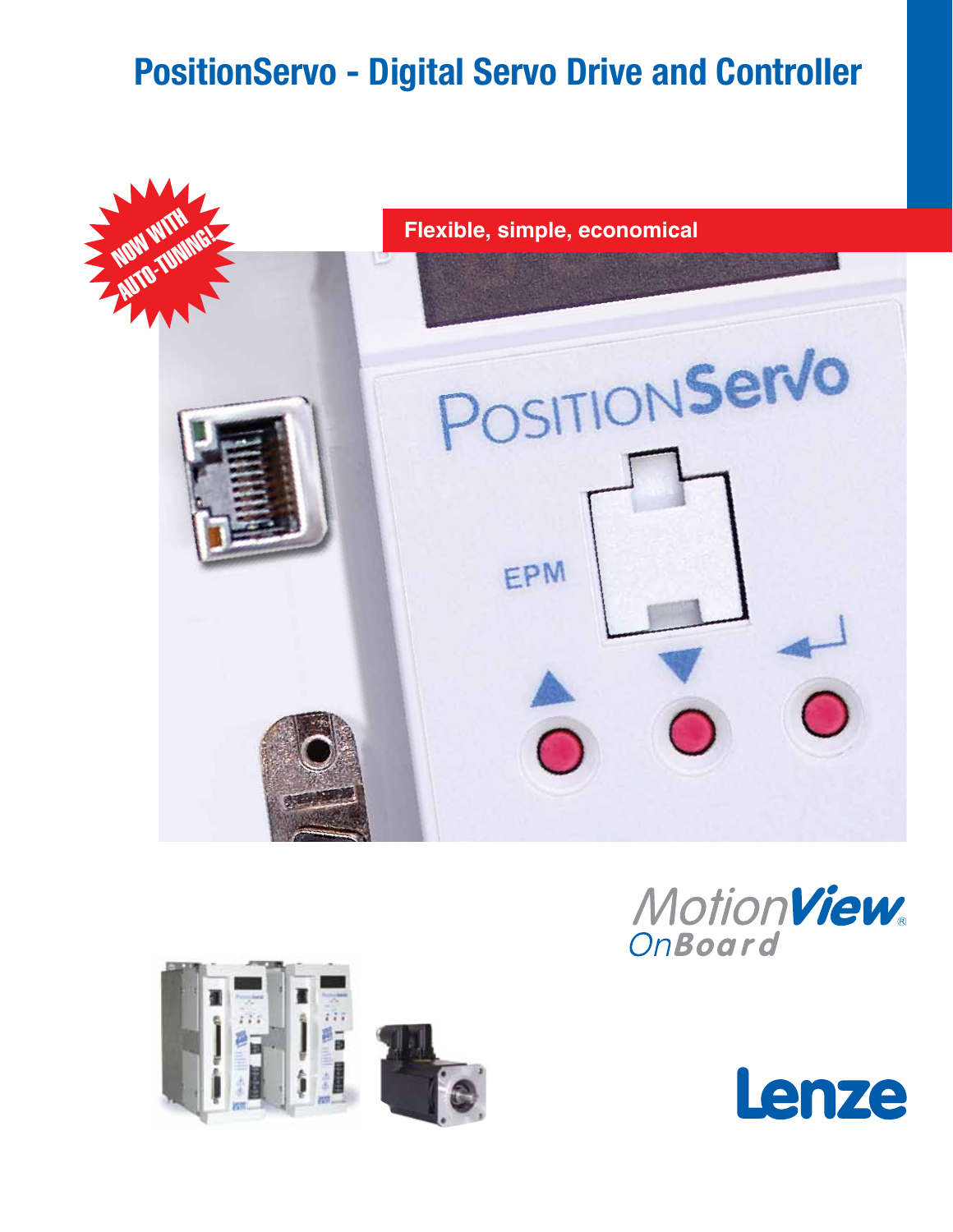

### **Commitment to Simplicity**

By making the PositionServo easy to install, set up and program, we provide the ideal motor control solution for both OEM designers and electrical system engineers. An innovative and removable EPM memory chip allows instant programming of multiple drives either before or after installation, and the simple, intuitive front panel display facilitates on-site operation.

### **Commitment to Quality**

From product design to manufacture, service and training, quality is at the foundation of Lenze's corporate philosophy. A quality product is built of superior materials by highly skilled personnel equipped with state-of-the art instruments. And a quality product is backed by expert training, knowledgeable sales representatives and experienced repair personnel. Continuous life cycle improvement fueled by our pledge to our Customers drives our technology forward. We feel so strongly about quality that each of our products is backed with a two-year warranty.

### **Commitment to Innovation**

We pride ourselves on delivering products to the market that are designed to meet specific customer needs. Our broad portfolio of innovative products covers very simple variable speed applications through complex motion control. Each product is positioned so that our customers pay only for the level of technology their particular application requires. The PositionServo provides both the basic torque control of a simple servo drive and the full programmability of a high-level motion controller.

### **Commitment to Technical Support**

Experienced engineers are on hand to help customers at all levels solve their problems and find the best solutions for their applications. End users can also be assured that Lenze is always there throughout the life cycle of it's products. Technical info, literature and manuals are available from our website or the worldwide network of Lenze's branches and certified distributors.

### **Commitment to Performance**

Each Lenze product is in a class by itself when it comes to performance. We are not satisfied with average performance. The PositionServo derives its smooth performance from a very low torque ripple, quick settling time, 64-bit indexing and more. The PositionServo did not reach the marketplace until it outperformed our competitors and exceeded our own rigorous performance requirements. By using the most innovative components, we are able to provide this level of performance at a great value.

### **Our Promise**

At Lenze it is not good enough to deliver on part of a promise. All of our products including the PositionServo deliver the entire package: Value, Quality, Innovation, Simplicity and Performance.

# **Lenze**

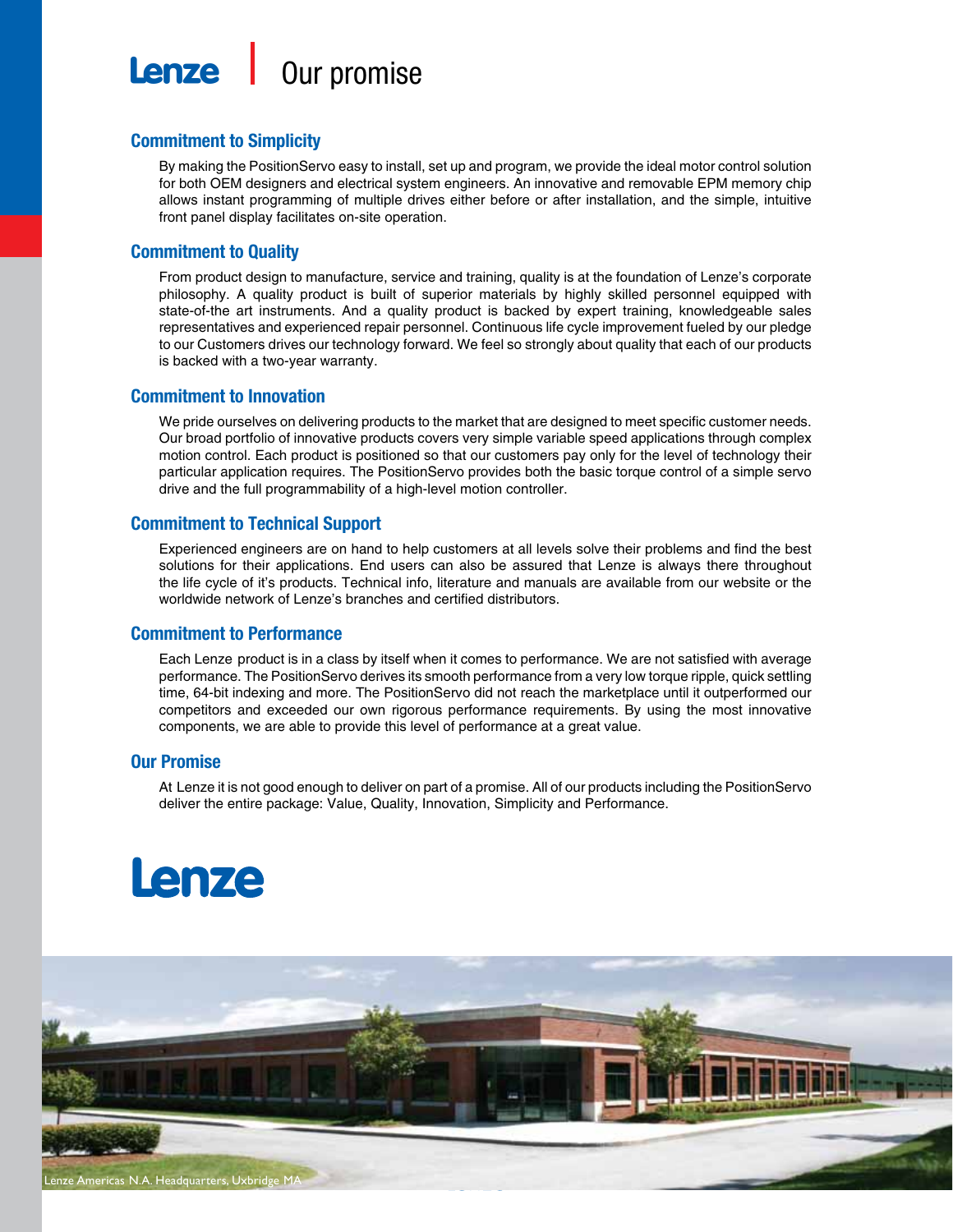*PositionServo with programming capability, & even more features*

# **PositionServo** Servo drive/controller

The PositionServo is the one drive that has it all. From basic torque control to full programmability, you choose your level of control.

The PositionServo can perform along with most high-level motion controllers, but with a simple-to-use interface and clean Ethernet connection.

### **Model 940: Encoder-based PositionServo (E94P) Model 941: Resolver-based PositionServo (E94R)**



### *Drive Features*

- Torque, velocity and position control
- Electronic gearing
- Removable "EPM" memory
- UL, cUL, CE(LVD & EMC)
- ISO13849-1 safety circuit (optional)
- Two-year warranty

### *Inputs/Outputs*

- 11 Programmable + 1 dedicated digital input
- 4 Programmable + 1 dedicated digital output
- 2 Programmable analog inputs
- 1 Programmable analog output

## *Communication Features*

- MotionView OnBoard
- Standard RJ45 port for Modbus TCP/IP, EtherNet/IP
- Optional modules for CANopen, DeviceNet, PROFIBUS DP, Modbus RTU (RS485 PPP)

## *Programmability/Control*

- Auto Tuning
- 64-bit indexing (incremental, absolute, registration or segmented moves)
- "Real-time" Oscilloscope
- Linear or S-curve accel & decel
- Multiple program and application examples

## *Power Features*

### **Standard Drives**

- 80 528 VAC input
- 2 18 Amps continuous rms current
- 300% peak current

### **Doubler Drives**

• When operating at 120VAC, Doubler Drives can run 240VAC motors at full speed.

### *Compatible Motors*

- MCS Series
- Third party AC permanent magnet synchronous motors
- Encoder or resolver feedback

# *Enjoy total network management of your motion control products...*

AC Variable Frequency Drives | Servo Drives & Motors | Gear Reducers | Integral Gear Motors | Clutches & Brakes | Machine Automation

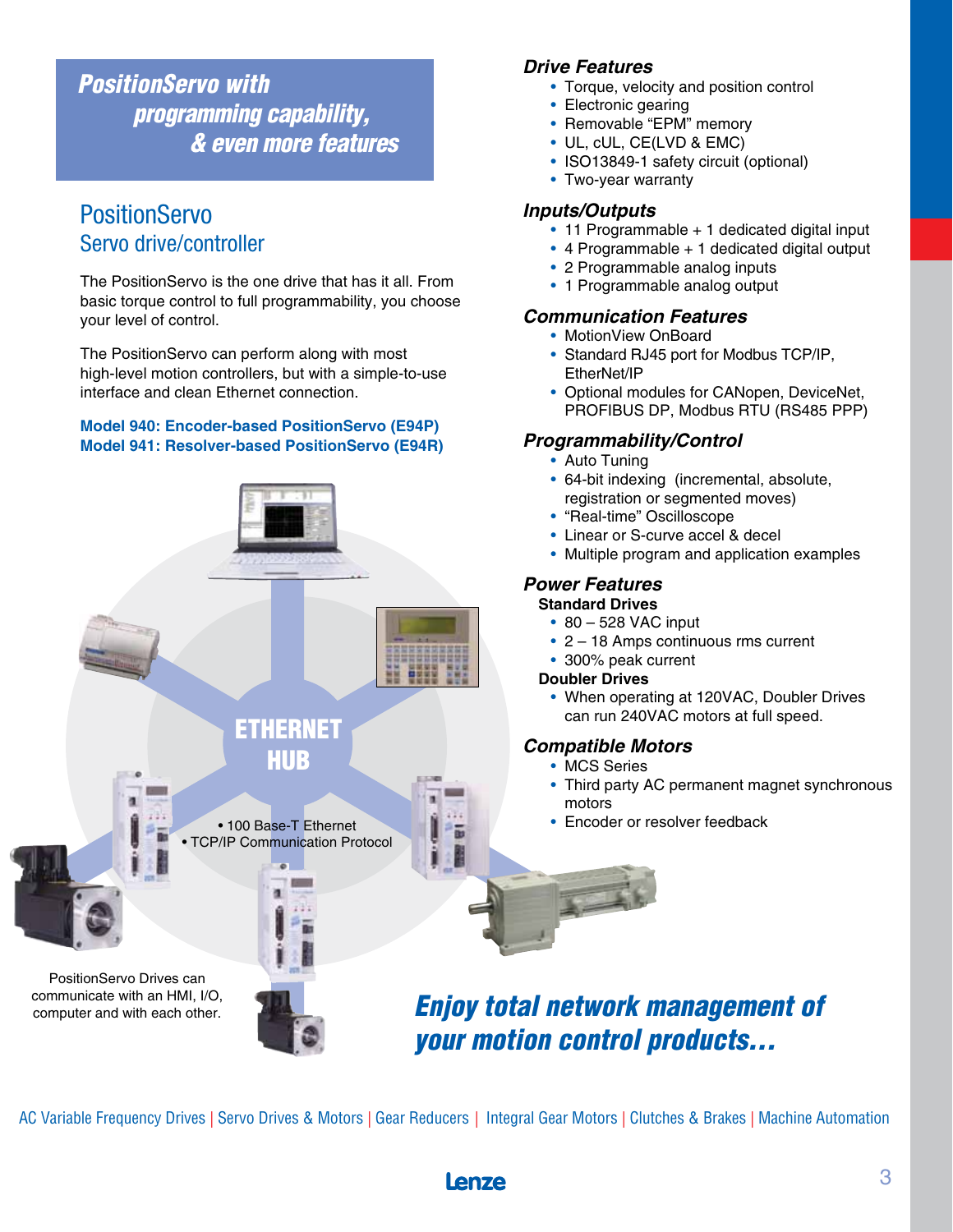# **PositionServo | Specifications**

| <b>Continuous Current (rms)</b>                                                                                                                             | 2A                                                                                                                                                                                                     | 4A                       | 6A                       | <b>8A</b>                | <b>9A</b>                | <b>10A</b>               | 12A                              | 18A          |
|-------------------------------------------------------------------------------------------------------------------------------------------------------------|--------------------------------------------------------------------------------------------------------------------------------------------------------------------------------------------------------|--------------------------|--------------------------|--------------------------|--------------------------|--------------------------|----------------------------------|--------------|
| <b>Drive Input Voltage</b>                                                                                                                                  |                                                                                                                                                                                                        |                          |                          |                          |                          |                          |                                  | 30 Only      |
| 80-264 VAC, 1Ø or 3Ø<br>w/out EMC Filter*                                                                                                                   | E94_020Y2N_                                                                                                                                                                                            | E94_040Y2N_              |                          | E94_080Y2N__             |                          | E94_100Y2N__             | E94_120Y2N__                     | E94_180T2N__ |
| 80-264 VAC, 10<br>w/integrated EMC Filter                                                                                                                   | E94_020S2F_                                                                                                                                                                                            | E94_040S2F_              |                          | E94_080S2F_              |                          | E94_100S2F__             |                                  |              |
| 320-528 VAC, 3Ø<br>w/out EMC Filter*                                                                                                                        | E94_020T4N_                                                                                                                                                                                            | E94_040T4N               | E94_060T4N__             |                          | E94 090T4N               |                          |                                  |              |
| 45-264 VAC Input, 1Ø<br>240 VAC Max Output<br>w/out EMC Filter*                                                                                             | E94 020S1N                                                                                                                                                                                             | E94 040S1N               |                          |                          |                          |                          |                                  |              |
| Input Frequency                                                                                                                                             |                                                                                                                                                                                                        | 48 - 62 Hz               |                          |                          |                          |                          |                                  |              |
| 24V External Input (Keep Alive)                                                                                                                             | 24VDC +/-20%                                                                                                                                                                                           |                          |                          |                          |                          |                          |                                  |              |
| <b>External Filter Options</b>                                                                                                                              | Footprint<br>E94ZF04T4A1                                                                                                                                                                               | Footprint<br>E94ZF07T4A1 | Sidemount<br>E94ZF10T4A1 | Footprint<br>E94ZF15T4A1 | Sidemount<br>E94ZF12T4A2 | Footprint<br>E94ZF15T4A2 | Sidemount<br>(10)<br>E94ZF24S2A1 |              |
| <b>Drive Ouput</b>                                                                                                                                          |                                                                                                                                                                                                        |                          |                          |                          |                          |                          |                                  |              |
| Continuous Power @ 240VAC                                                                                                                                   | 800 Watts                                                                                                                                                                                              | 1.7 kW                   |                          | 3.3 kW                   |                          | 4.2 kW                   | 5.0 kW                           | 7.5 kW       |
| Continuous Power @ 480VAC                                                                                                                                   | $1.7$ kW                                                                                                                                                                                               | 3.3 kW                   | 5.0 kW                   |                          | 7.5 kW                   |                          |                                  |              |
| Peak Current (rms) Overload**                                                                                                                               | 6 Amps                                                                                                                                                                                                 | 12 Amps                  | 18 Amps                  | 24 Amps                  | 27 Amps                  | 30 Amps                  | 36 Amps                          | 54 Amps      |
| **Peak Current (rms)<br>Capability                                                                                                                          | Adjustable up to 300% X continuous current (rms) rating @ 8 kHz for 2 sec<br>Adjustable up to 250% X continuous current (rms) rating @ 16 kHz for 2 sec                                                |                          |                          |                          |                          |                          |                                  |              |
| <b>Performance</b>                                                                                                                                          | Encoder-based Drive Accuracy: ± 1 Encoder Count                                                                                                                                                        |                          |                          |                          |                          |                          |                                  |              |
|                                                                                                                                                             | Resolver-based Drive Accuracy: ± 1.32 Arc-Minutes (14-bit resolution)<br><b>Commutation: Sinusoidal</b>                                                                                                |                          |                          |                          |                          |                          |                                  |              |
| Servo Output                                                                                                                                                |                                                                                                                                                                                                        |                          |                          |                          |                          |                          |                                  |              |
| <b>Torque Operation Mode</b>                                                                                                                                | Reference: ± 10VDC, 12-bit; scalable<br>Torque Range: 100:1<br>Update rate: 65 µs                                                                                                                      |                          |                          |                          |                          |                          |                                  |              |
|                                                                                                                                                             |                                                                                                                                                                                                        |                          |                          |                          |                          |                          |                                  |              |
| <b>Velocity Operation Mode</b>                                                                                                                              | Reference: ± 10VDC, 12-bit; scalable<br>Update rate: 512 µs<br>Speed Range: 5000:1 with 4096 ppr encoder                                                                                               |                          |                          |                          |                          |                          |                                  |              |
| <b>Position Operation Mode</b>                                                                                                                              | Reference: 0 to 2 MHz, scalable master to reference ratio                                                                                                                                              |                          |                          |                          |                          |                          |                                  |              |
|                                                                                                                                                             | Minimum Pulse Width: 500 nanoseconds<br>Update rate: $512 \mu s$                                                                                                                                       |                          |                          |                          |                          |                          |                                  |              |
| <b>Inputs/Outputs</b>                                                                                                                                       |                                                                                                                                                                                                        |                          |                          |                          |                          |                          |                                  |              |
| 11 Programmable Digital Inputs<br>1 Dedicated Digital Input-Enable<br>4 Programmable Digital Outputs<br>1 Dedicated Digital Output-Ready<br>2 Analog Inputs | 5-24VDC, optically isolated<br>5-24VDC, optically isolated<br>5-24VDC @ 100mA, optically isolated open collector<br>5-24VDC @ 100mA, optically isolated open collector<br>+/- 10V differential, 12-bit |                          |                          |                          |                          |                          |                                  |              |
| 1 Analog Output                                                                                                                                             | $±$ 10V single-ended, 10-bit                                                                                                                                                                           |                          |                          |                          |                          |                          |                                  |              |
| <b>Feedback</b><br>Encoder Input<br>Resolver Input                                                                                                          | Up to 2MHz<br>$12 - bit resolution$                                                                                                                                                                    |                          |                          |                          |                          |                          |                                  |              |
| <b>Communications</b>                                                                                                                                       |                                                                                                                                                                                                        |                          |                          |                          |                          |                          |                                  |              |
| Standard<br>Optional                                                                                                                                        | RJ-45 Standard Ethernet, Modbus TCP/IP, EtherNet/IP<br>DeviceNet, RS485 PPP or Modbus RTU Slave, CANopen, PROFIBUS-DP                                                                                  |                          |                          |                          |                          |                          |                                  |              |
| <b>Standards</b>                                                                                                                                            | UL, cUL, CE(LVD & EMC), CTick<br>ISO 13849-1 Safety Standard (optional)                                                                                                                                |                          |                          |                          |                          |                          |                                  |              |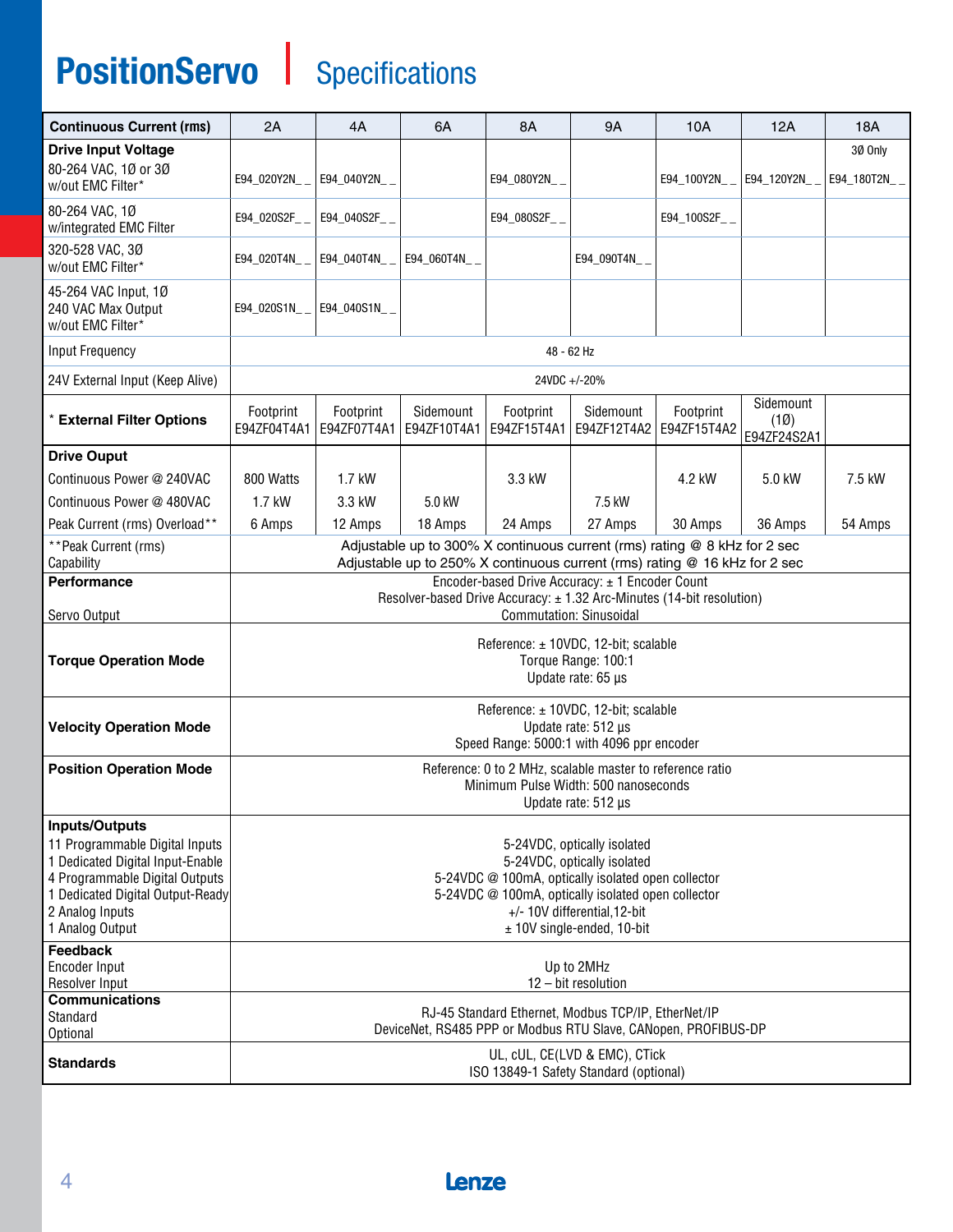# **PositionServo | Dimensions & Environment Ratings**





| <b>Dimensions</b> |          |          |             |          |             |
|-------------------|----------|----------|-------------|----------|-------------|
| <b>Type</b>       | $A$ (mm) | $B$ (mm) | $C \, (mm)$ | $D$ (mm) | Weight (kg) |
| E94 020S1N M      | 68       | 190      | 190         | 182      | 1.1         |
| E94 040S1N M      | 69       | 190      | 190         | 182      | 1.2         |
| E94 020S2F M      | 68       | 190      | 235         | 182      | 1.3         |
| E94 040S2F M      | 69       | 190      | 235         | 182      | 1.5         |
| E94 080S2F M      | 87       | 190      | 235         | 182      | 1.9         |
| E94 100S2F M      | 102      | 190      | 235         | 182      | 2.2         |
| E94 020Y2N M      | 68       | 190      | 190         | 182      | 1.3         |
| E94 040Y2N M      | 69       | 190      | 190         | 182      | 1.5         |
| E94 080Y2N M      | 95       | 190      | 190         | 182      | 1.9         |
| E94 100Y2N M      | 114      | 190      | 190         | 182      | 2.2         |
| E94 120Y2N M      | 68       | 190/197  | 235/214     | 182      | 1.5/1.4     |
| E94 180T2N M      | 68       | 242/248  | 235/193     | 233/232  | 2.0/1.7     |
| E94_020T4N_M      | 68       | 190      | 190         | 182      | 1.5         |
| E94 040T4N M      | 95       | 190      | 190         | 182      | 1.9         |
| E94 060T4N M      | 68       | 190/197  | 235/214     | 182      | 1.4/1.5     |
| E94 090T4N M      | 68       | 242/248  | 235/193     | 233/232  | 2.0/1.7     |

#### PART NUMBER KEY





**M** = MotionView OnBoard, no ISO13849-1 safety compliance<br>S = MotionView OnBoard, with ISO13849-1 safety compliance

#### **E94P020Y2NEM**



| <b>Environment Ratings</b>                 |                                                                           |  |  |  |
|--------------------------------------------|---------------------------------------------------------------------------|--|--|--|
| Vibration                                  | 2 g (10 - 2000 Hz)                                                        |  |  |  |
| <b>Ambient Operating Temperature Range</b> | 0 to $40^{\circ}$ C                                                       |  |  |  |
| Ambient Storage Temperature Range          | -10 to $70^{\circ}$ C                                                     |  |  |  |
| <b>Temperature Drift</b>                   | 0.1% per $\degree$ C rise                                                 |  |  |  |
| Humidity                                   | 5 - 90% non-condensing                                                    |  |  |  |
| Altitude                                   | 1500 m/5000 ft<br>[derate by 1% per 300m (1000 ft) above 1500m (5000 ft)] |  |  |  |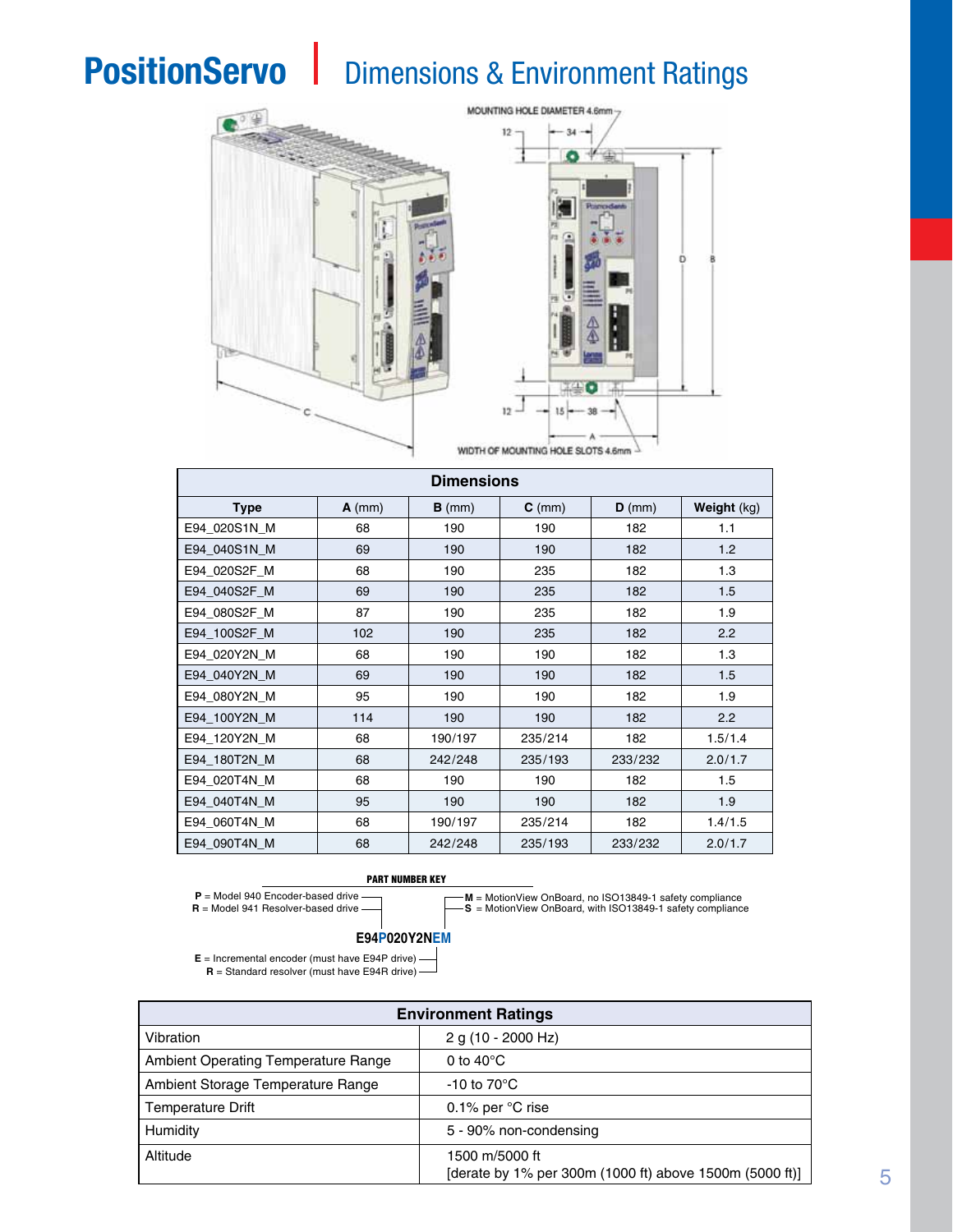# **PositionServo | MotionView**

Below is a partial list of the extensive command set available on the PositionServo.

| <b>KEYWORD</b>         | <b>Long Name</b>                   |  |  |  |  |
|------------------------|------------------------------------|--|--|--|--|
| <b>ASSIGN</b>          | Assign Input as Index Bit          |  |  |  |  |
| <b>DEFINE</b>          | Define name                        |  |  |  |  |
| <b>DISABLE</b>         | Turns servo OFF                    |  |  |  |  |
| <b>DO/UNTIL</b>        | Do/Until                           |  |  |  |  |
| <b>ENABLE</b>          | Enables servo                      |  |  |  |  |
| <b>END</b>             | END program                        |  |  |  |  |
| <b>EVENT</b>           | <b>Starts Event handler</b>        |  |  |  |  |
| <b>ENDEVENT</b>        | <b>END of Event handler</b>        |  |  |  |  |
| <b>EVENT ON/OFF</b>    | Turn events on or off              |  |  |  |  |
| <b>EVENTS ON/OFF</b>   | Globally Enables/disables events   |  |  |  |  |
| FAULT                  | User generated fault               |  |  |  |  |
| GOTO                   | Go To                              |  |  |  |  |
| Gosub                  | Go To subroutine                   |  |  |  |  |
| <b>HALT</b>            | Halt the program execution         |  |  |  |  |
| <b>HOME</b>            | Initiate homing routine            |  |  |  |  |
| <b>ICONTROL ON/OFF</b> | Enables interface control          |  |  |  |  |
| IF                     | If/Then/Else                       |  |  |  |  |
| JUMP                   | Jump to label from Event handler   |  |  |  |  |
| <b>LOADVARS</b>        | Retrieve Variables Values from EPM |  |  |  |  |
| MDV                    | <b>Segment Move</b>                |  |  |  |  |
| <b>MEMGET</b>          | Retrieve data from drive RAM       |  |  |  |  |
| <b>MEMSET</b>          | Store data to drive RAM            |  |  |  |  |
| <b>MOTION SUSPEND</b>  | Suspend                            |  |  |  |  |
| <b>MOTION RESUME</b>   | <b>Resume Motion</b>               |  |  |  |  |
| <b>MOVE</b>            | Move                               |  |  |  |  |
| <b>MOVED</b>           | Move Distance                      |  |  |  |  |
| <b>MOVEP</b>           | Move to Position                   |  |  |  |  |
| <b>MOVEDR</b>          | <b>Registered Distance Move</b>    |  |  |  |  |
| <b>MOVEPR</b>          | <b>Registered Position Move</b>    |  |  |  |  |
| ON FAULT/ENDFAULT      | <b>Resume Fault Handler</b>        |  |  |  |  |
| <b>REGISTRATION ON</b> | <b>Registration On</b>             |  |  |  |  |
| <b>RESUME</b>          | <b>Resume Code Execution</b>       |  |  |  |  |
| <b>RETURN</b>          | Return from subroutine             |  |  |  |  |
| SEND/SEND TO           | Send network variable(s) value     |  |  |  |  |
| STOP MOTION [Quick]    | Stop Motion                        |  |  |  |  |
| <b>STOREVARS</b>       | Store Variables Values to EPM      |  |  |  |  |
| <b>VELOCITY ON/OFF</b> | <b>Velocity Mode</b>               |  |  |  |  |
| WAIT                   | Wait                               |  |  |  |  |
| WHILE/ENDWHILE         | While                              |  |  |  |  |

# Command Set **Pick and Place Program Example**

;\*\*\*\*\*\*\*\*\*\*\*\*\*\*\*\*\*\*\*\*\*\*\*\*\*\*\*\*\*\*\*\*\* HEADER \*\*\*\*\*\*\*\*\*\*\*\*\*\*\*\*\*\*\*\*\*\*\*\*\*\*\*\*\*\*\*\* Pick and Place example program %;Author: Product Manager<br>pescription: This is a simpl This is a simple program that picks up a part, ; moves it to a set position and drops it

|            |          | I/O List |         | ****************************** |
|------------|----------|----------|---------|--------------------------------|
| $\ddot{i}$ | Input A1 | $\sim$   |         | not used                       |
| $\ddot{i}$ | Input A2 | ۰.       |         | not used                       |
| $\ddot{i}$ | Input A3 | ۰.       |         | Enabled                        |
| $\ddot{i}$ | Input A4 | $\sim$   |         | not used                       |
| $\ddot{i}$ | Input B1 | $\sim$   |         | not used                       |
| $\ddot{i}$ | Input B2 |          |         | - not used                     |
| $\ddot{i}$ | Input B3 |          |         | - not used                     |
| $\ddot{i}$ | Input B4 | $\sim$   |         | not used                       |
| $\ddot{i}$ | Input C1 | ۰.       |         | not used                       |
| $\ddot{i}$ | Input C2 | ۰.       |         | not used                       |
| $\ddot{i}$ | Input C3 | $\sim$   |         | not used                       |
| $\ddot{i}$ | Input C4 | ۰.       |         | not used                       |
| $\ddot{i}$ |          |          |         |                                |
| $\ddot{i}$ | Output 1 | ۰.       |         | Pick Arm                       |
| $\ddot{i}$ | Output 2 | ۰.       | Gripper |                                |
| $\ddot{i}$ | Output 3 | ۰.       |         | not used                       |
| $\cdot$    | Output 4 |          |         | not used                       |

;\*\*\*\*\*\*\*\*\*\*\*\*\*\*\*\*\*\*\*\*\*\*\* Initialize and Set Variables \*\*\*\*\*\*\*\*\*\*\*\*\*\*\*\*\*\*\* UNITS = 1

```
ACCEL = 75DECEL =75MAXV = 10
```
 $APOS = 0$ 

;\*\*\*\*\*\*\*\*\*\*\*\*\*\*\*\*\*\*\*\*\*\*\*\*\*\*\*\*\*\*\*\*\* Events \*\*\*\*\*\*\*\*\*\*\*\*\*\*\*\*\*\*\*\*\*\*\*\*\*\*\*\*\*\*\* ;Set Events handling here

;\*\*\*\*\*\*\*\*\*\*\*\*\*\*\*\*\*\*\*\*\*\*\*\*\*\*\*\*\*\* Main Program \*\*\*\*\*\*\*\*\*\*\*\*\*\*\*\*\*\*\*\*\*\*\*\*\*\*\*\* RESET\_DRIVE: WAIT UNTIL IN\_A3 ; Wait until the Enable switch is made before continuing ENABLE  $\qquad$ ; Enable the Drive ENABLE ;Enable the Drive PROGRAM\_START: MOVEP 0 ;Move to Pick position OUT1 = 1 ;Turn on output 1 on to extend Pick arm WAIT TIME 1000 ;Delay 1 sec to extend arm OUT2 = 1 ;Turn on output 2 to Engage gripper WAIT TIME 1000 ;Delay 1 sec to Pick part OUT1 = 0 ;Turn off output 1 to Retract Pick arm MOVEP 100 ;Move to Place position OUT1 = 1 ;Turn on output 1 on to extend Pick arm WAIT TIME 1000 ;Delay 1 sec to extend arm OUT2 = 0 ;Turn off output 1 to Disengage gripper WAIT TIME 1000 ;Delay 1 sec to Place part OUT1 = 0 ;Retract Pick arm GOTO PROGRAM\_START END

;\*\*\*\*\*\*\*\*\*\*\*\*\*\*\*\*\*\*\*\*\*\*\*\*\*\*\*\*\* Sub-Routines \*\*\*\*\*\*\*\*\*\*\*\*\*\*\*\*\*\*\*\*\*\*\*\*\*\*\*\*\*\* ; Enter Sub-Routine code here

;\*\*\*\*\*\*\*\*\*\*\*\*\*\*\*\*\*\*\*\*\*\*\*\*\*\* Fault Handler Routine \*\*\*\*\*\*\*\*\*\*\*\*\*\*\*\*\*\*\*\*\*\*\*\* ; Enter Fault Handler code here

ON FAULT ENDFAULT

# Command Flexibility

Every resource on the drive is accessible via a variable or flag.

- Including:
	- System Staus / Monitoring
	- I/O Status / Manipulation
	- Motion Control / Monitoring
	- PID Gain Sets
	- Comunications Set-Up / Monitoring
	- Homing Functionality

# Lenze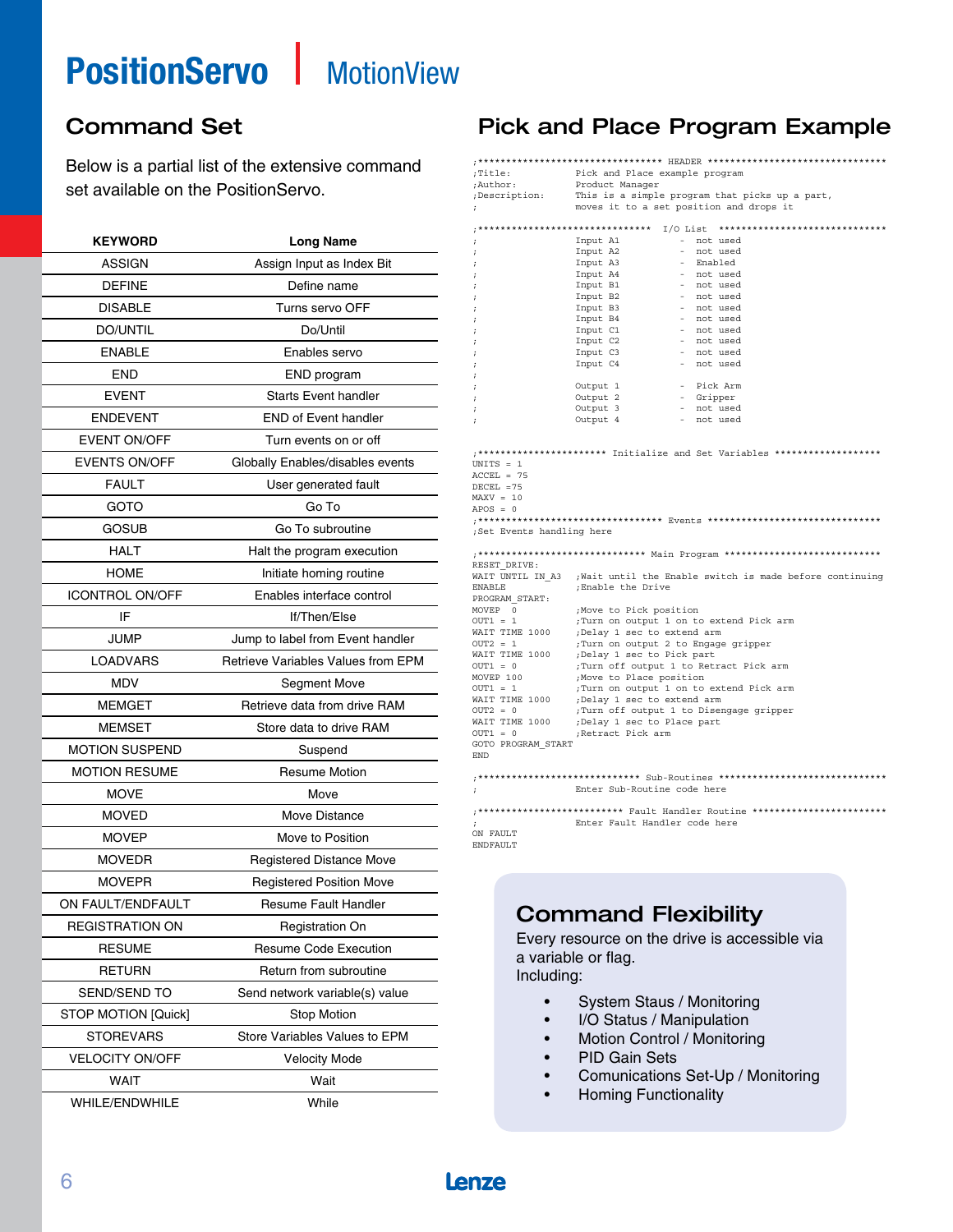# **PositionServo | Connections**



**Even with no servo experience. And with no power to the drive.**



The EPM saves time and money. It's as easy as 1, 2, 3… 1. Create your program and parameters in your first drive.

2. Use the EPM Programmer to make multiple copies of the EPM.

3. Insert the copied EPMs into your non-programmed drives, and they are instantly programmed.

Lenze